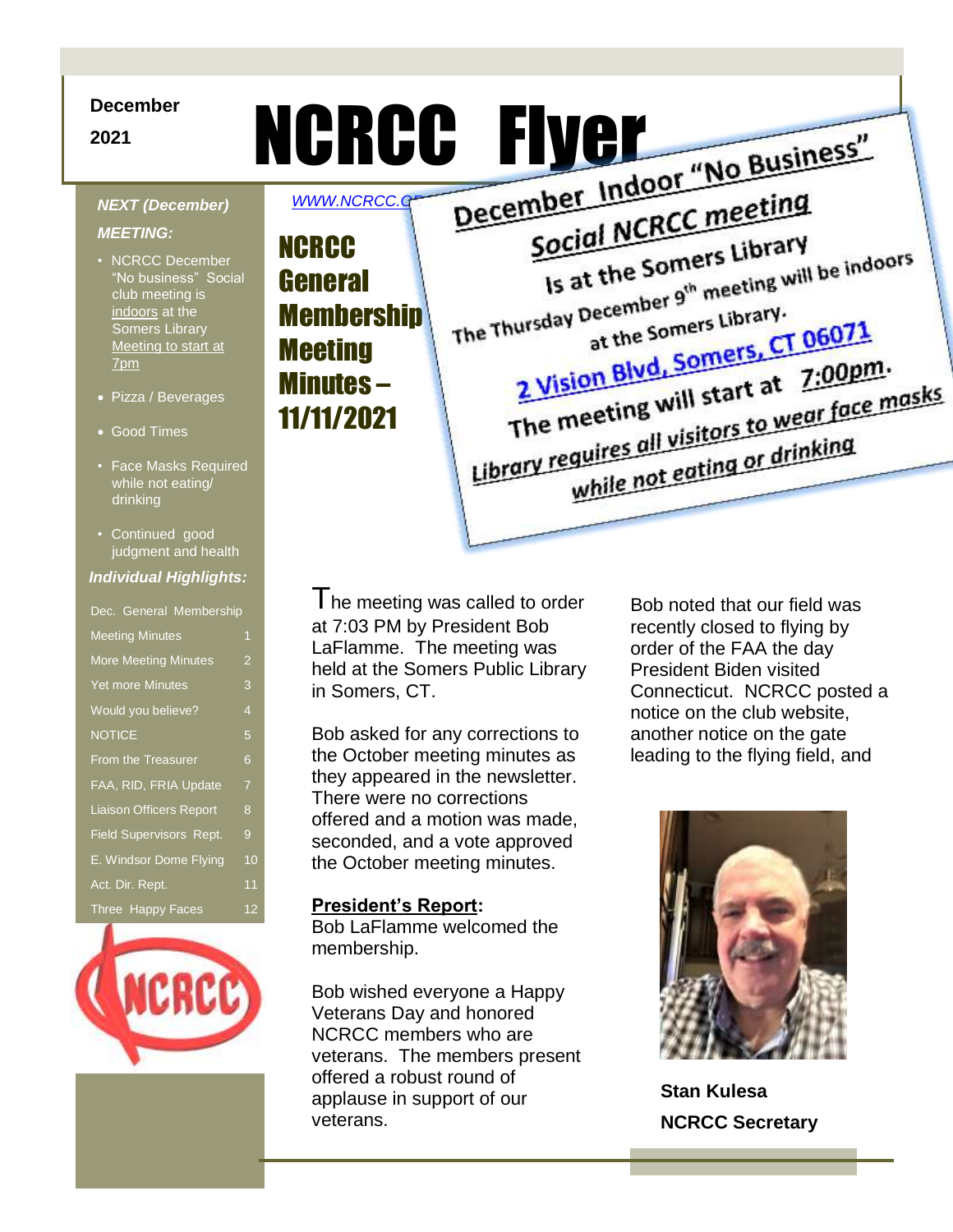## More NCRCC Meeting Minutes – 11/11/2021

sent a blast email message to the membership to notify all of the flying field closure. Bob went on to explain that even though the email blast message was sent before the flying field closure there was a slight delay in its release due to technical programming reasons.

Bob announced that it is time to nominate club officers for the 2022 Executive Committee and that the Nominating Committee would provide their report under New Business later in the meeting.

**Vice President's Report:** No report.

## **Secretary's Report:**

Stan Kulesa reported that NCRCC currently has a total of 202 members. There were 29 members and 5 guests attending the meeting. Guests included Scott Norris, Richard Mueller, Matt D"Auteuil, Ailene Lang, and Sherri Hawes.

Stan gave a report on the club website. In October there were 832 views (and 272 visitors). He encouraged the membership to continue to monitor the website's main page for important information.

## **Treasurer's Report:**

Len Marchese reviewed club

expenses, income, and balances for the month of October with the members. He noted that to date we have used 79% of the annual operating budget.

Len provided a summary of the 2022 membership renewal drive. He noted that all members were mailed a packet of information and that a similar notice was also sent electronically. A final follow-up will be sent mid-December. Len reported that roughly 25% of the membership has renewed at this point. He urged the members to respond as promptly as possible because the club"s annual operating budget is tied to membership numbers.

Len reported that he continues to make progress on the audit of the flying field property owners (Green Road Aero Society - GRAS). He has heard back from over half of the GRAS members and has prepared a list of those GRAS members for whom there has been no response. In mid-November, he will be sending that list to the members in hope that

people may know contact information or next of kin information. In terms of the responses thus far, while most are opting to retain their shares, some have opted to donate their shares to NCRCC, and several others have expressed an interest in selling their shares. An email blast was sent to the members a couple of weeks ago making them aware of shares that may be available for sale. Len asked those members interested in purchasing the shares up for sale to contact him as soon as possible so that he can put the sellers in contact with potential buyers. NCRCC will not be a party to the sale process but, for administrative purposes, will need to acknowledge a sale in order for it to become finalized. A question was raised concerning the club"s willingness to purchase shares for sale and Len explained that it would not be in the club"s best interests to tie up limited club funds earmarked for other more pressing operational needs.

## **Activities Director Report:**

Peter Tani reported that the Randy Hickton fun fly was a success and he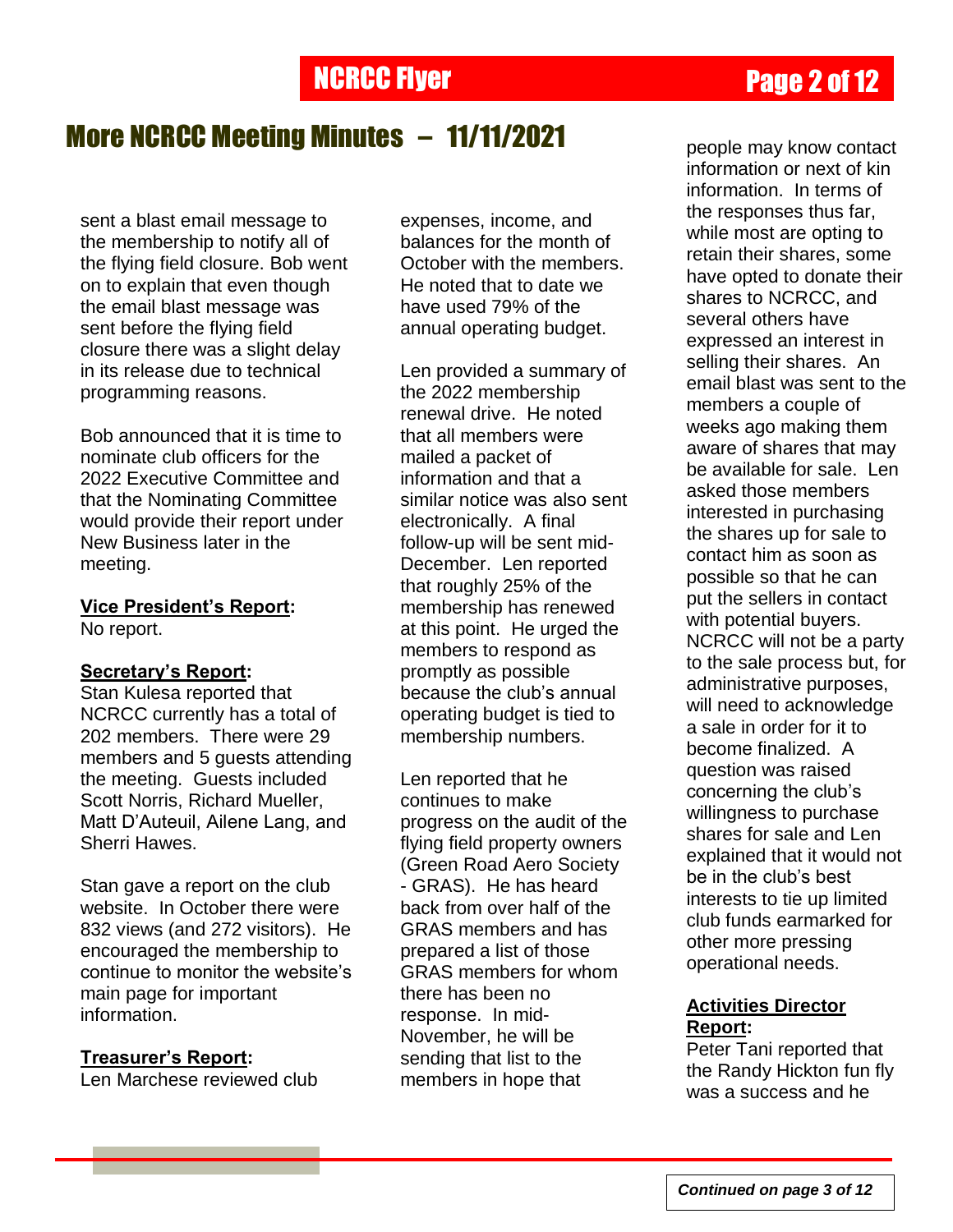profusely thanked Irv T- for stepping up at the last minute to serve as Contest Director and for doing an excellent job. Peter noted the four events and reported on the winners of each and gave a special shout out to Mark H- for being the overall winner and for having his name added to the plaque.

Peter then spoke of the upcoming 2022 events calendar and noted the following proposals:

- The Tailgate Swap Meet would be moved to the end of the season and tentatively set for 10/15/22
- The two-day pylon race would tentatively be set for 8/6/22 – 8/7/22
- The date for the one-day pylon event has not yet been determined
- The Building Contest is tentatively set for 5/12/22
- Dawn Patrol is tentatively set for 7/10/22
- Warbirds over Ellington is set for 9/17/22
- The Heli Fest is tentatively projected for October (if it occurs)

Dates for 2022 club events will be finalized shortly.

Peter took a poll of the members present to learn if there would be interest in having an in-person holiday party on 12/9/21 and the

overwhelming majority present supported it. NCRCC would provide pizza and soda. Members should watch for an email blast in November and monitor the club website for updates.

Peter announced that indoor flying will begin at the Dome in East Windsor on Fridays starting 11/12/21 between 1:00 PM – 3:00 PM. Those interested should contact Bob S-. Irv T- announced that indoor flying will begin at the Dome in Tolland on Wednesdays between 1:00 PM – 3:00 PM. Participants pay \$10.00 for two hours of indoor flying.

Peter thanked Dennis T- for his write-up in the AMA magazine District 1 report concerning the Warbirds over Ellington event.

## **Liaison Officer Report:**

John Blossick announced the club raffle prizes and that he will conduct the raffle at the end of the meeting break.

John spoke about the electronic "store" that he built for the benefit of the club. It has over 80 items of swag with the NCRCC logo that members may choose to purchase for themselves. He showed a tee-shirt he recently purchased from the "store" as just one example of what"s available.

## **Field Marshall/Safety Officer Report:**

Art Usher thanked the volunteer mowing crew for their awesome work in maintaining the flying field. The membership present offered a round of appreciation applause.

Art reported on the donations made by Pioneer Valley R/C Club to NCRCC including a portable toilet, some folding tables, startup/assembly tables, etc. Art is planning to call a work day in the spring so that these items and other club property can undergo a refresh. More details on this to come.

Art told the members about some significant maintenance /repair work underway on the club"s lawn tractor. Glenn Shas been taking the lead on this work and some parts will be needed to get the tractor fully functional.

## **New Members:**

Bob LaFlamme presented the following applicants for membership (Matt D"Auteuil, Scott Norris, and Richard Mueller). All three were voted in as members.

There were no new prospective members present.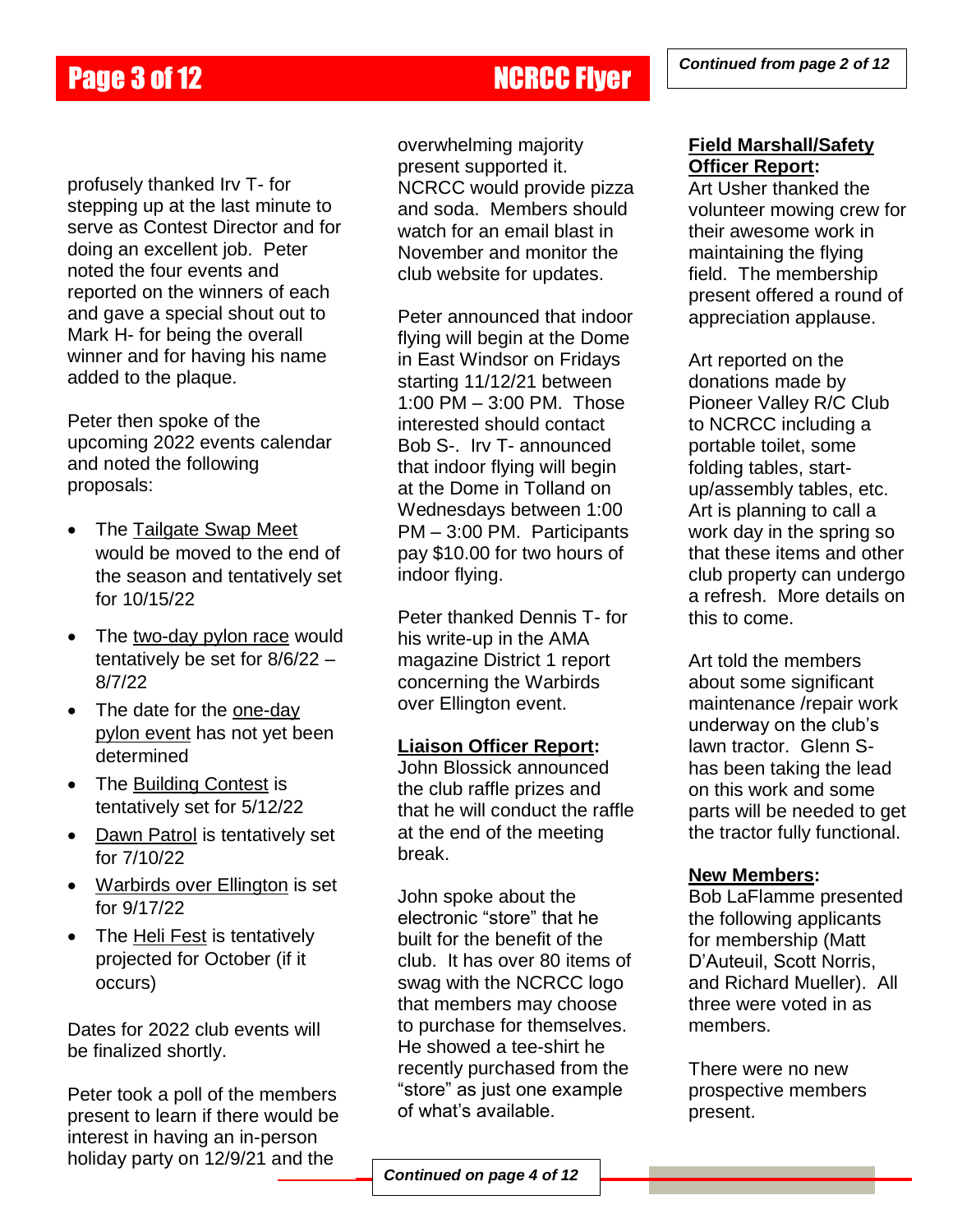## **NCRCC Flyer Page 4 of 12**

### Old Business:

Stan Kulesa thanked Dennis T- and Tom M- for agreeing to serve with him on the `Nominating Committee. Stan reviewed the nomination process with the membership noting that candidates to the Executive Committee must be nominated no later than tonight. He asked Tom Mto give the committee"s formal report. On behalf of the Nominating Committee, Tom made the following nominations:

- Bob LaFlamme for President
- Mike Maznicki for Vice President
- Stan Kulesa for **Secretary**
- Len Marchese for **Treasurer**
- Peter Tani for Activities **Director**
- John Blossick for Liaison **Officer**
- Art Usher for Field Marshall/Safety Officer

Tom then asked if there were any nominations for the Executive Committee from the floor and there were none made. Tom reported that the vote on the nominated slate would take

place during the January meeting. He then thanked the current Executive Committee for their volunteer work and the members present offered a round of applause.

George H- gave a report on the ad hoc committee charged with proposing a three-year financial plan. George established that the committee will take a big picture view in its approach with a focus on protecting the flying field. The committee will discuss such potential items as purchasing adjacent property over which our models fly, building a charging station, expanding the parking area, making the club property more secure, cutting some trees, and evaluating sound abatement. George noted that from conversations he has had with assorted members they want to be sensitive to preventing reasons other clubs have lost their flying fields.

Sherri H- gave a report on the ad hoc committee charged with presenting design ideas to memorialize deceased members. She envisioned that we would build a memorial with a stone wall surrounding three flagpoles. Sherri noted that she may have access to stone and that the club expense may be limited to

dirt, etc. The position of this memorial is still to be determined. She prepared a rough drawing of her vision and showed it to the members. More to come on this idea.

John W- gave a quick status update regarding the interface between the FAA and our hobby. John will be preparing an article for the next club newsletter.

### **New Business:**

Bob LaFlamme raised a topic mentioned by Larry C- last meeting to compensate the volunteer mowing team. Robust conversation on the topic ensued. While there is great appreciation for the mowing team"s volunteerism, even the members of the mowing team felt strongly that they ought not be compensated. They – like the many other volunteers – perform their work for the love of the club and hobby. No reduction in dues for any club volunteers was authorized.

John P- noted that he is witnessing violations of club flying rules and protocols and that there

*Continued on page 5 of 12*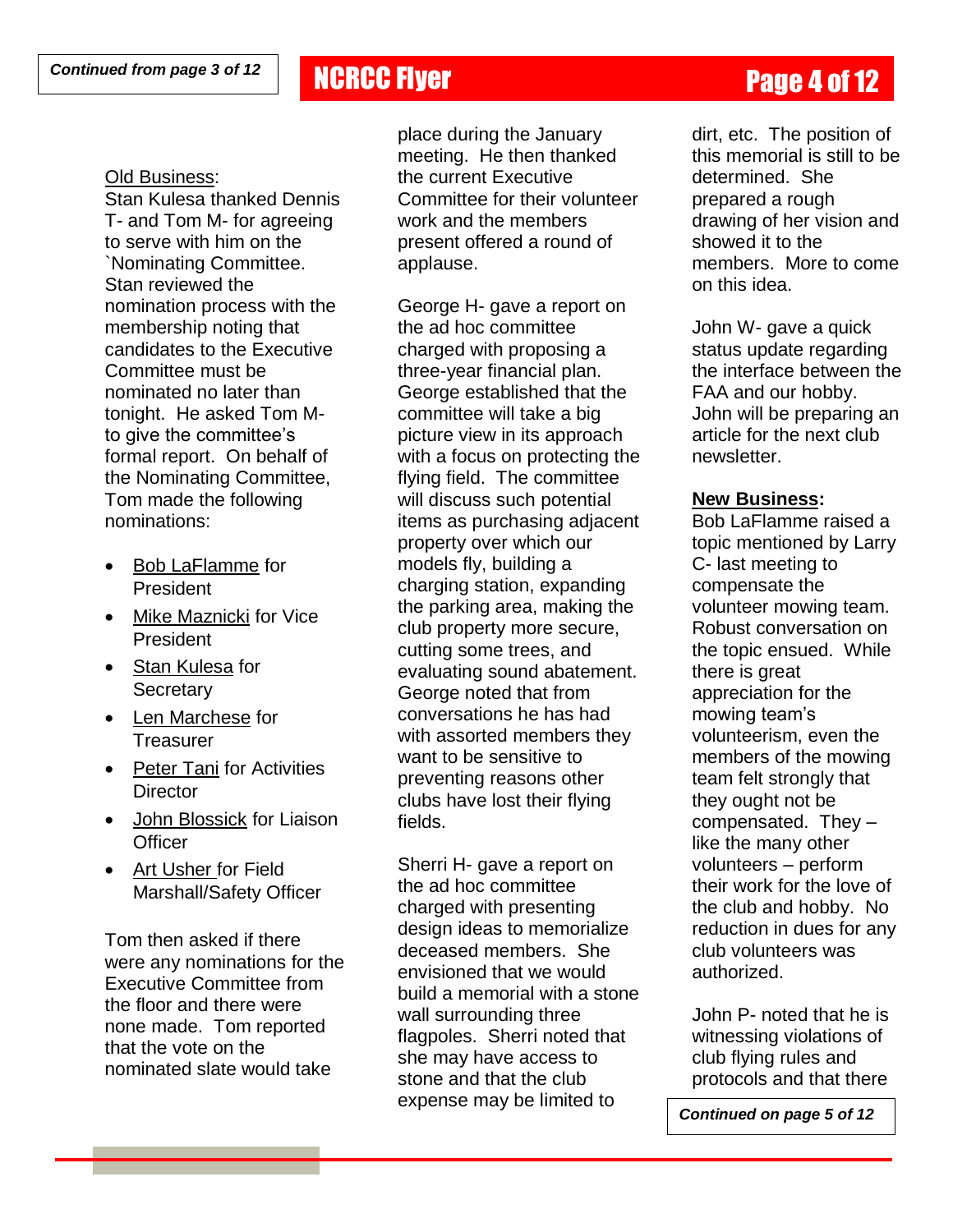## Page 5 of 12 NCRCC Flyer

have been some animal control issues. John noted that safety is everyone's responsibility and all members should proactively speak to members who are not fully compliant.

### **Announcements:**

Irv T- provided an update regarding Lewie D-"s fight with cancer.

Dennis T- spoke to the recent news that Major Decals will be ceasing operations shortly. Dennis brought along merchandise catalogs and strongly encouraged those interested to place orders.

Bob LaFlamme announced that he had a message concerning NCRCC member Leo N-. Bob noted that Leo is an active and highly competitive pylon racer. Among categories of pylon racing, the F3D group is the fastest, most difficult, and most expensive class of racing. Leo qualified for the USA F3D Team and the World Championship is slated for 2022. The USA F3D Team is in need of financial support to defray costs and Bob urged support for Leo and the USA F3D Team by going to the AMA website or by contacting Leo and making a contribution. Bob noted that Leo first developed an interest in pylon racing through NEPRO and pylon racing events hosted by NCRCC.

## **Show & Tell:**

Ken G- brought along and spoke about the fuselage of a third-scale

Extra 300 model he is building this winter.

The meeting was adjourned at 8:42 PM.

These minutes are respectfully submitted by Stan Kulesa, Secretary.

# Notice:

The December general membership meeting will take<br>place on Thursday (12/9/21) at the Somers Dutil take place on Thursday (12/9/21) at the Somers Public Library<br>and will begin at 7:00 PM. No club business will to Library and will begin at 7:00 PM. No club business will be<br>conducted. Instead, this will be our club business will be conducted. Instead, this will be our club's holiday<br>conducted. Instead, this will be our club's holiday<br>celebration. Pizza and soda will be one club's holiday celebration. Pizza and soda will be our club's h

All NCRCC members are invited along with their spouse<br>or significant other. Please bring along with their spouse or significant other. Please bring along with their spouse<br>to share with others.

We would like to get a count on the number of those<br>planning to attend so we can purchase applied. planning to attend so we can purchase enough<br>food/beverages. Please RSVP to: St. food/beverages. Please RSVP to: Stan Kulesa<br>(Secretary) at

stanley\_kulesa@yahoo.com

or call him at:

(914) 882-7997

with your count on or before 12/6/21.

Please note that the library requires face masks be worn<br>inside the library when you are not eating and/sp inside the library requires face masks inside the library when you are not eating and/or

Thank you!

*Continued from page 4 of 12*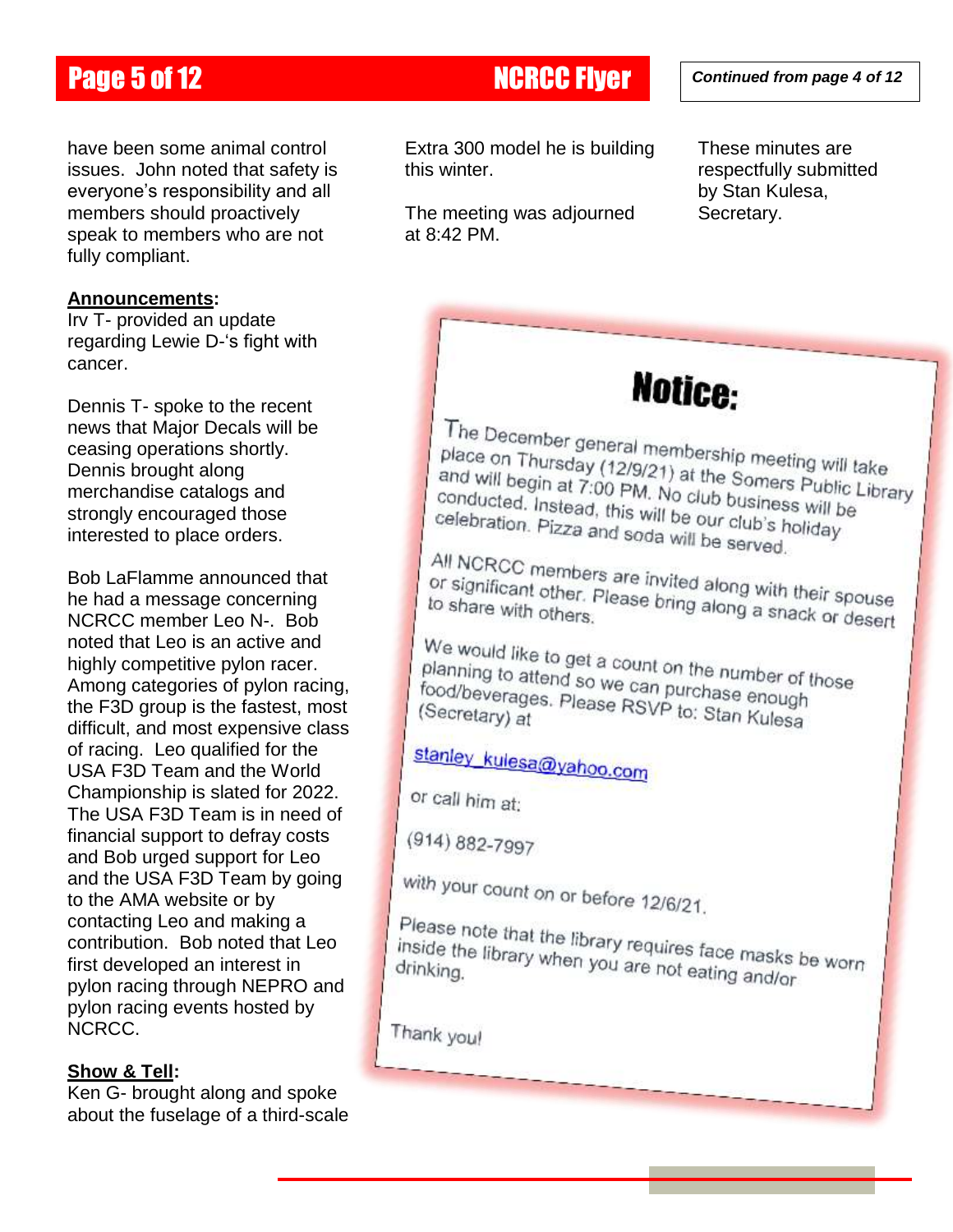## **NCRCC Flyer Page 6 of 12**

## From the Treasurer:



**Len Marchese NCRCC Treasurer**

Well, we finally made it. Another holiday season is upon us, and a new year is just around the corner. So, with that in mind, I would like to wish every member and their families a very Merry Christmas and a Happy Hanukkah. To be politically correct Happy Holidays to all.

The new year of 2022 is fast approaching and with the virus at a low rate, we are anticipating a full-scale of 2022 events. We have the dates along with contest directors (CD"s) in place to make these events safe and successful.

As for the 2021 remaining budget and expenditures, we are right on schedule. The

tractor has been successfully repaired and is now back in the NCRCC storage trailer. Thank you to the mowing crew for their time and effort on keeping NCRCC field in such pristine condition. Thank you to Art Usher and Glenn Schlude on the immediate repair when the tractor stopped functioning along with our yearly servicing.

We purchased additional support jacks for the tractor for the safety of the maintenance crew when working on the zero turn or tractor.

## **Annual Membership Drive:**

As of November month end, our membership renewals are at 47%. Keep in mind that our 2022 budget is based on your 2022 membership renewal. Without your renewal some items within the budget may be limited or not available. So please the sooner members renew the sooner we know what the 2022 budget will provide. The last day to renew for 2022 is Friday January 14<sup>th</sup>, 2022. Any renewal postmarked after January 14<sup>th</sup> will be determined late, considered delinquent and subject to the club initiation fee. (By-Law Article IV Dues, Article

IV DUES, Section 3: **There shall be no membership status for persons in arrears after the January monthly meeting. Reinstatement requires payment of the full initiation fee with the membership application**).

So, get your renewal in before the deadline to avoid the "reinstatement".

Well, that is it for now. Hope to see you at the Holiday gathering at the Somers Library. If not Happy Holidays to ALL!

See you at the field, Len Marchese, NCRCC **Treasurer** 

## **NCRCC – 12/09/2021 General Membership Meeting**

## *Agenda*

- No business
- Social Gathering
- Pizza
- Beverages
- **Coffee**
- **Dessert**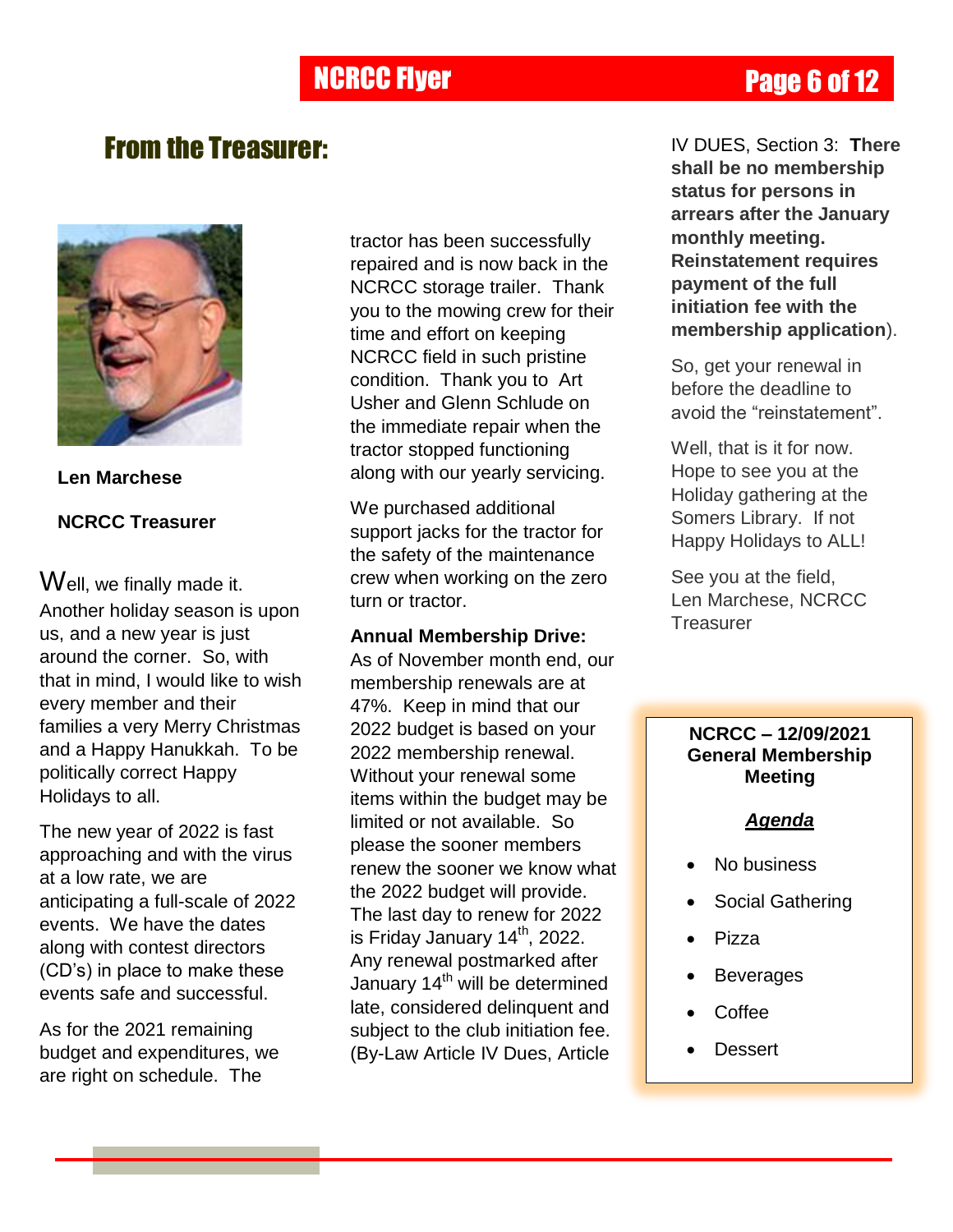## December FAA, RID, FRIA Update from member John Watson

Although the AMA and other organizations continue to work with the FAA and prepare for implementation of new FAA rules, there is no news to report regarding Community Based Organizations (CBO), FAA-Recognized Identification Area (FRIA), or Remote ID (RID). Thus, there are no actions we as a club can take at this time.

The AMA is providing updates to keep members aware of progress and actions they have taken. Updates can be found on their AMA In Action blog, so those interested in status of new rules should check the link below from time to time.

[https://amablog.modelaircraft.org/amagov/?\\_ga=2.80494999.1260937163.1632513412-](https://amablog.modelaircraft.org/amagov/?_ga=2.80494999.1260937163.1632513412-1694097165.1624729326) [1694097165.1624729326](https://amablog.modelaircraft.org/amagov/?_ga=2.80494999.1260937163.1632513412-1694097165.1624729326)

Following is a link to an AMA Air Live discussion/update of FAA Recreational rules, to include the final Remote ID rule, AC No: 91-57C, Exception for Limited Recreational Operations of Unmanned Aircraft Date (DRAFT), and the Safety Program Handbook. This discussion provides a good summary of where we are now. The link to the YouTube video below comes up at the point recreational flying is discussed.

[https://www.youtube.com/watch?v=yvBU0nS\\_7Hk&t=2003s](https://www.youtube.com/watch?v=yvBU0nS_7Hk&t=2003s)

As discussed in the video, new FAA rules and regulations will be reflected in the AMA Safety Program Handbook, link below. The effective date of this document is 1 Jan 2018, so we can expect significant changes within the next year or so.

<https://www.modelaircraft.org/sites/default/files/documents/100.pdf>

That's all for now. Have a happy holiday season!

John Watkins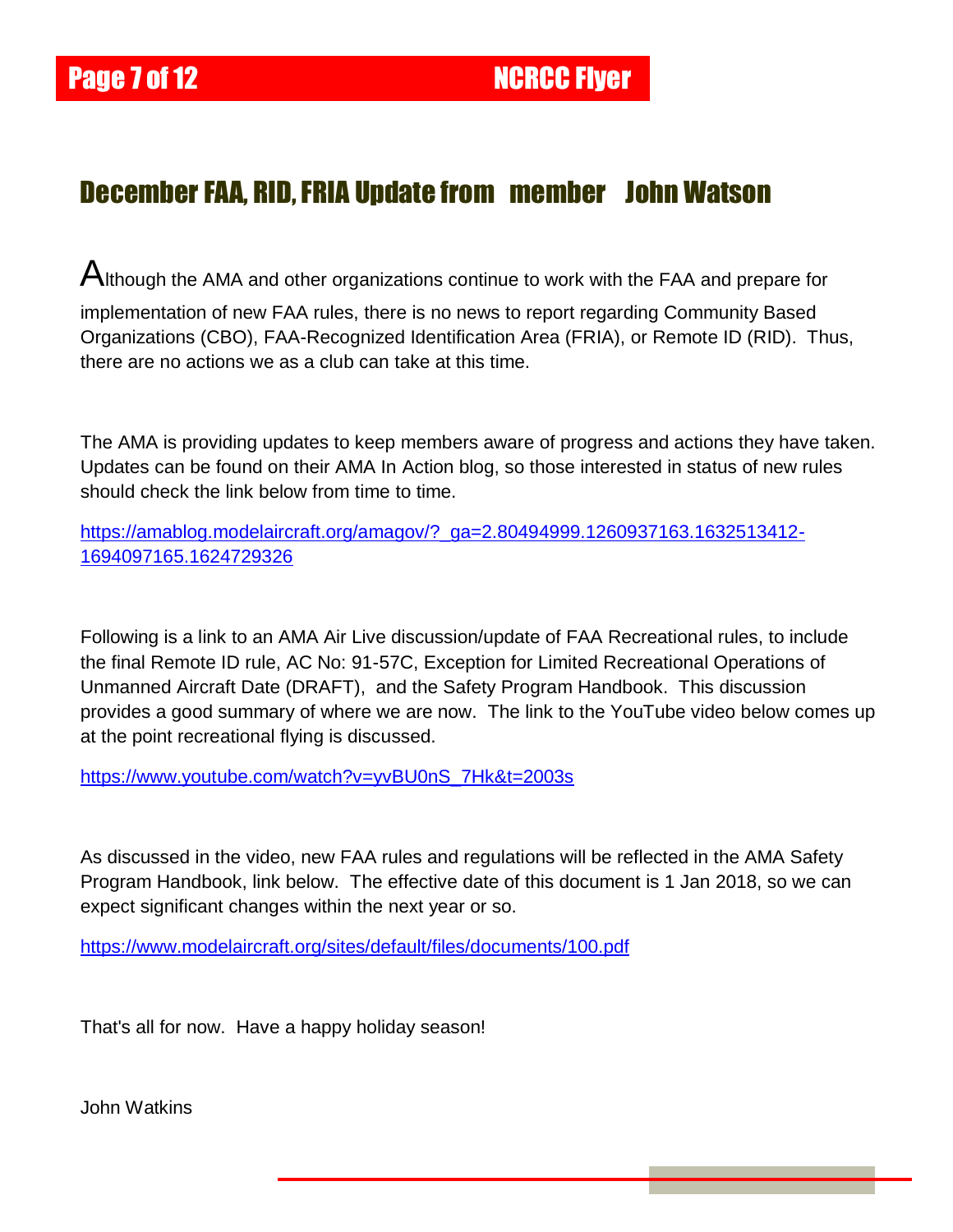## **NCRCC Flyer Page 8 of 12**



**John Blossick NCRCC Liaison Officer**

Greetings Everyone!

Hello December ! This year has certainly flown by quickly. It has flown by quicker than a SIG Kavalier



2021 NCRCC Club Merchandise

Thank you John.

pegged full-throttle with a .90 twostroke engine bolted to the firewall! And yup, it has been done.

With the freezing weather just around the corner, it's time to kick



around some ideas for winter projects if you haven't done so already. It's shaping up to be an exciting event filled year in 2022 for NCRCC. So



what better way to start next year"s flying season with a new project you painstakingly worked on during the winter to complete?

If anyone would like to place an order at the NCRCC store do it soon so it will arrive in time for the holiday.

That about wraps it up for me and 2021. I would like to wish everyone a Happy Holiday, Merry Christmas and a Happy Hanukkah!

John

There is a link to our NCRCC store on our splash page:

<https://ncrcc.org/>

# Liaison Officers Report - December 2021 :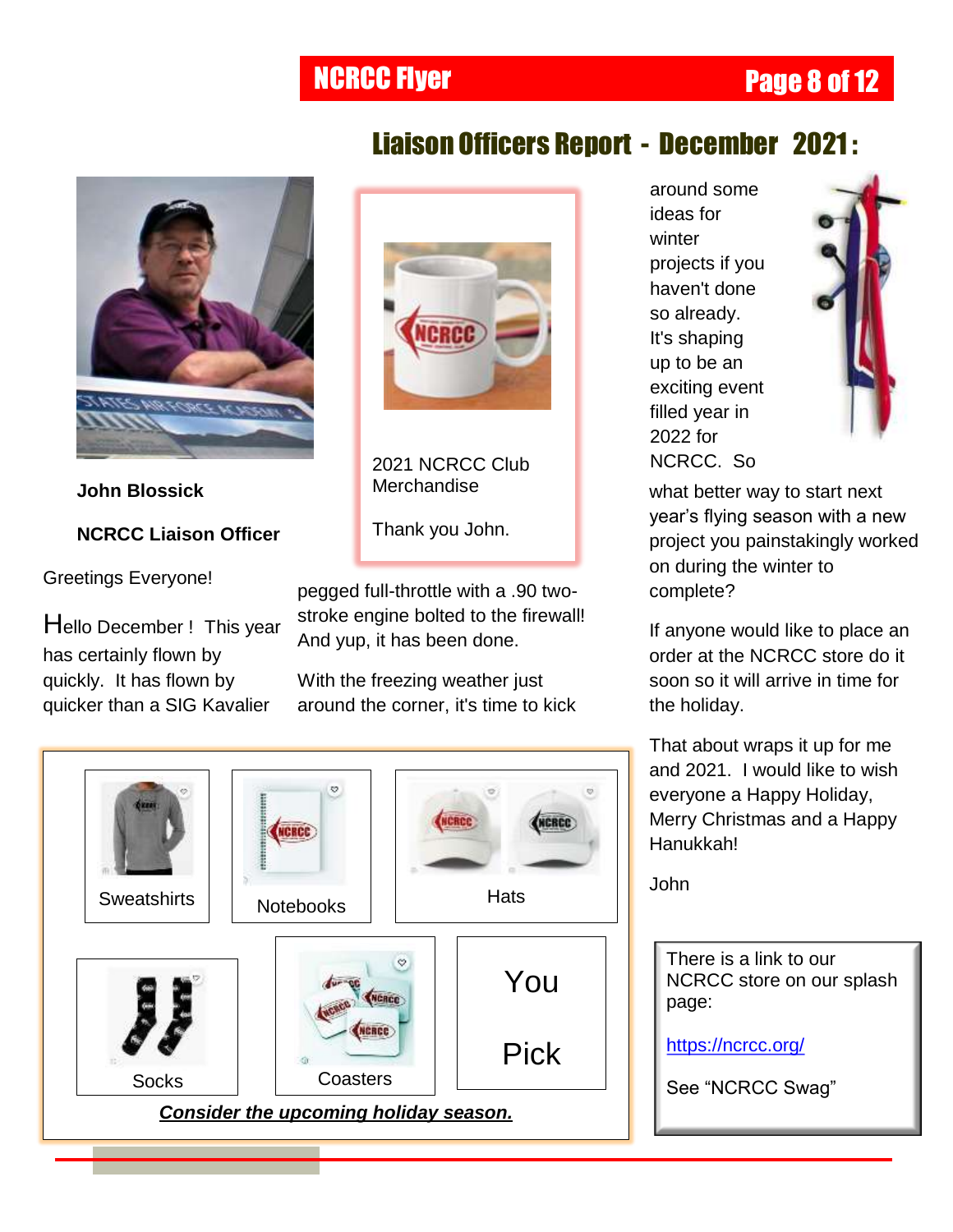Page 9 of 12 NCRCC Flyer



**Art Usher**

**NCRCC Field Supervisor**

 $O<sub>n</sub>$  11/28/21 I went to the field to remove all batteries from all equipment.

The field looks great, thanks to our outstanding mowing crew, Mike D-, Neal C- and John P-.

I did a little walk around and everything looks to be in order, no vandalism nor damage was found.

I"ll see you at the December social meeting.

Art



Lt to Rt: Neil C- GreshT- Wayne S-

## Field Supervisors Report – December 2021

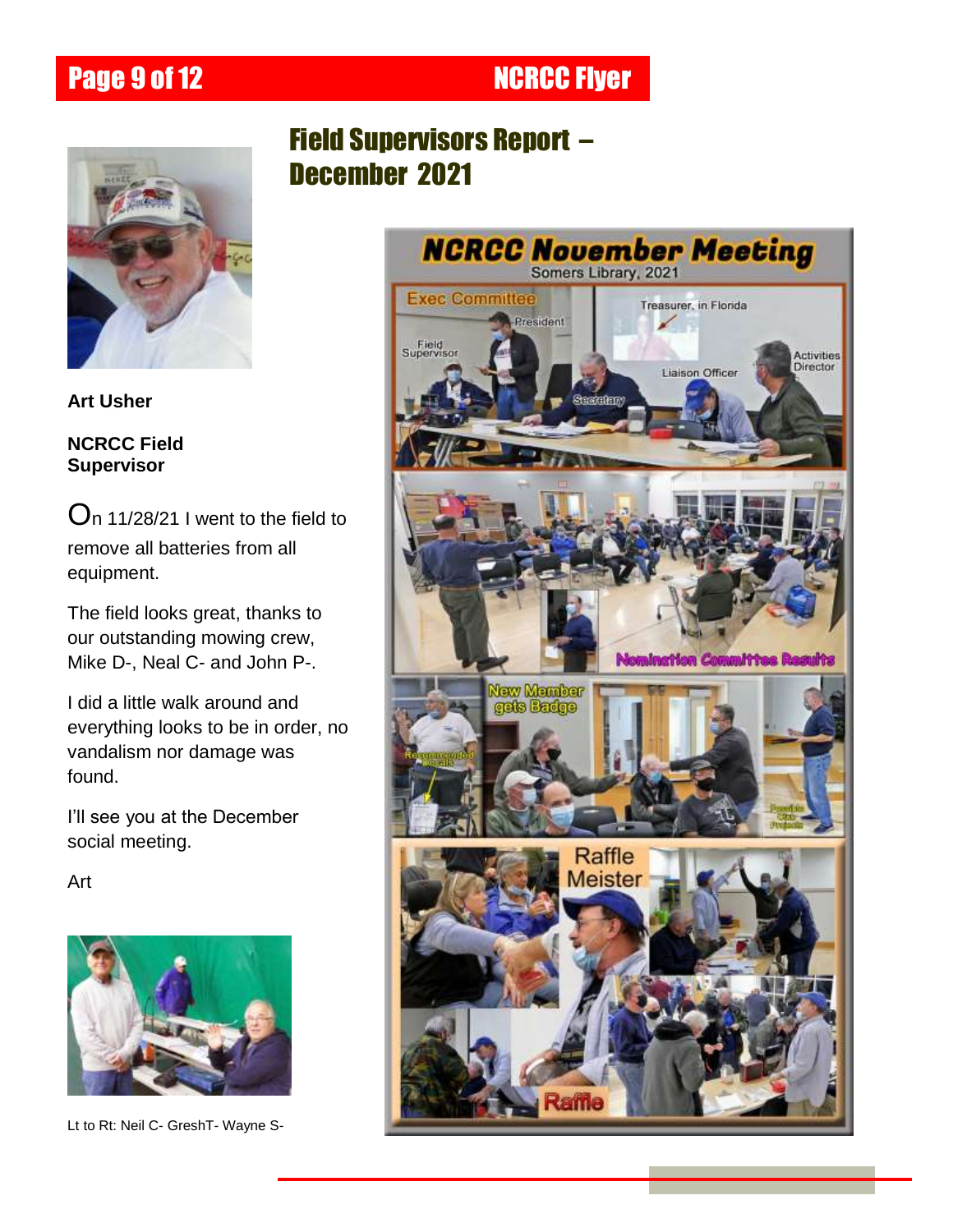# **NCRCC Flyer Page 10 of 12**

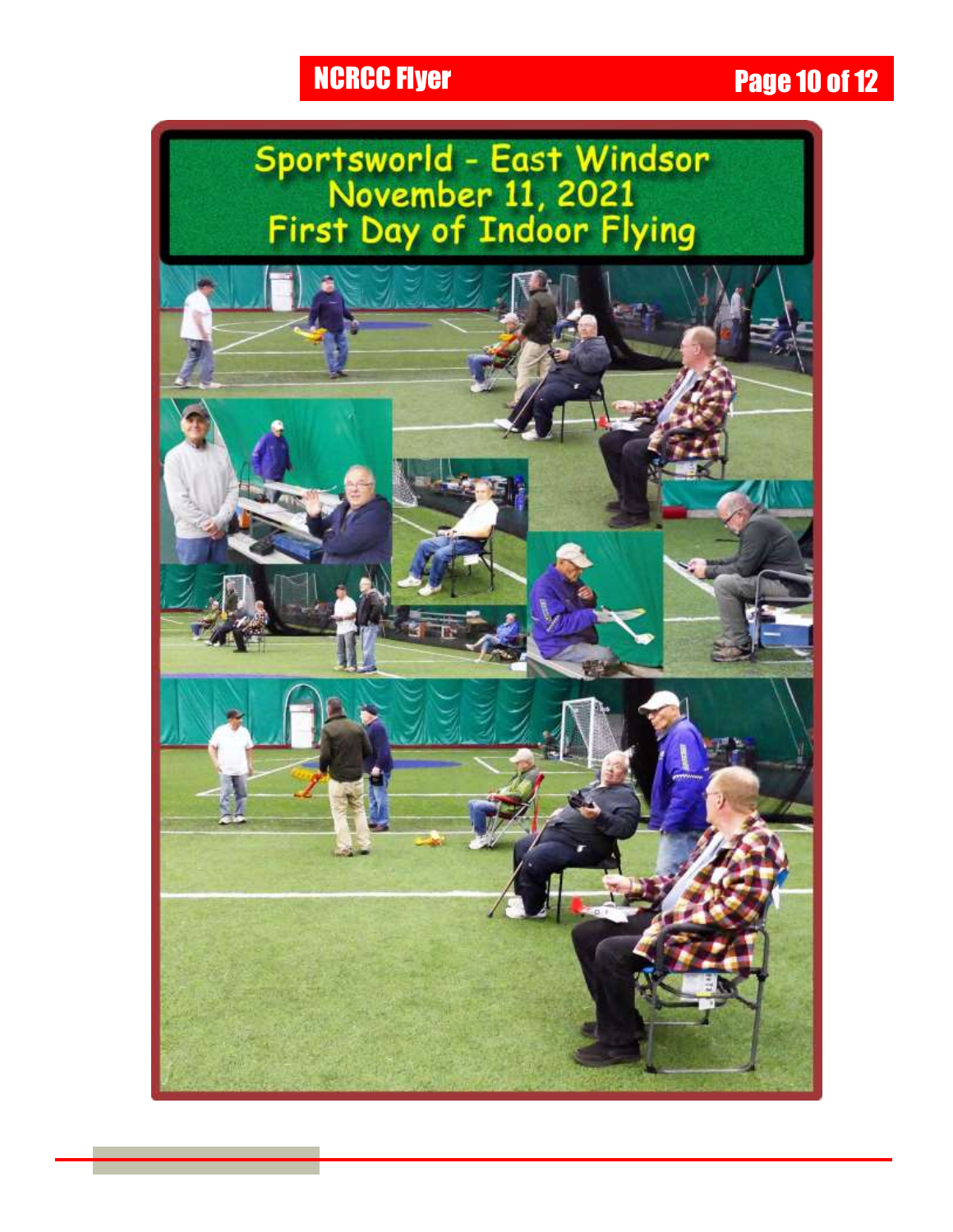## **Page 11 of 12 NCRCC Fiver**

## Activities Director's Report – December 2021



**Peter Tani NCRCC Activities Director**

Hello all

As I write we enter the start of the 2021 holiday season.

Hoping everyone had an enjoyable Thanksgiving and that all look forward to the rest of the year and through to New Year"s and into our 2022 flying season.

During my first year in office as activities director our nation faced some strong challenges related to health and safety. Sadly there were no organized NCRCC events in 2020. Seems a long while ago and even slightly unbelievable in hindsight that group-sizes were limited to the very lower end of doubledigit numbers, and that in some cases even overnight travel from state to state had self-quarantine requirements.

Thankfully we are doing much better in 2021. And we have

recently been able to move from remotely attended and on-line "zoom" meetings to "in-person" meetings for the cold weather months. In addition, we have had several 2021 NCRCC events including our June building contest, and Dawn Patrol WW I Scale Fly-in, our August NCRCC-NEPRO Guy Beaudoin Memorial Q-500 race, our October Randy Hickton memorial Fun-Fly, and our June Warbirds over Ellington. Thank you, Buddy Beaudoin, Joel Lang, Irv Thurrott, and Dennis Thibodeau for your efforts.

In addition in 2021 we have also hosted a May Cub Scouts to Boy Scouts graduation, a memorial commemorating the passing of Guy Beaudoin, and conducted a September Work Party where water damage to our entrance was repaired. David Arzt held four Float Fly"s June, July, September and October at Crystal Lake. Bob Spooner has started 2021 indoor flying at the East Windsor dome. And lastly, we even

had our first, to my knowledge, postponed meeting midway through our August meeting due to very stormy weather.

December will be no different for activities given our new found progress for public health. We will have our "no business" 2021 Social Meeting at the Somers Library on December 9, 2021 on our traditional second Thursday of the month at 7pm. Pizza and beverages will be available. All NCRCC members are invited with their spouse or significant other. As before, Somers Library requires face masks be worn inside when you are not eating and/or drinking.

Please consider bringing a signature dish or desert to share with others. I am working with past activities director Irv T- with planning that will include an event/ meeting photo display.

See everyone soon.

---Peter